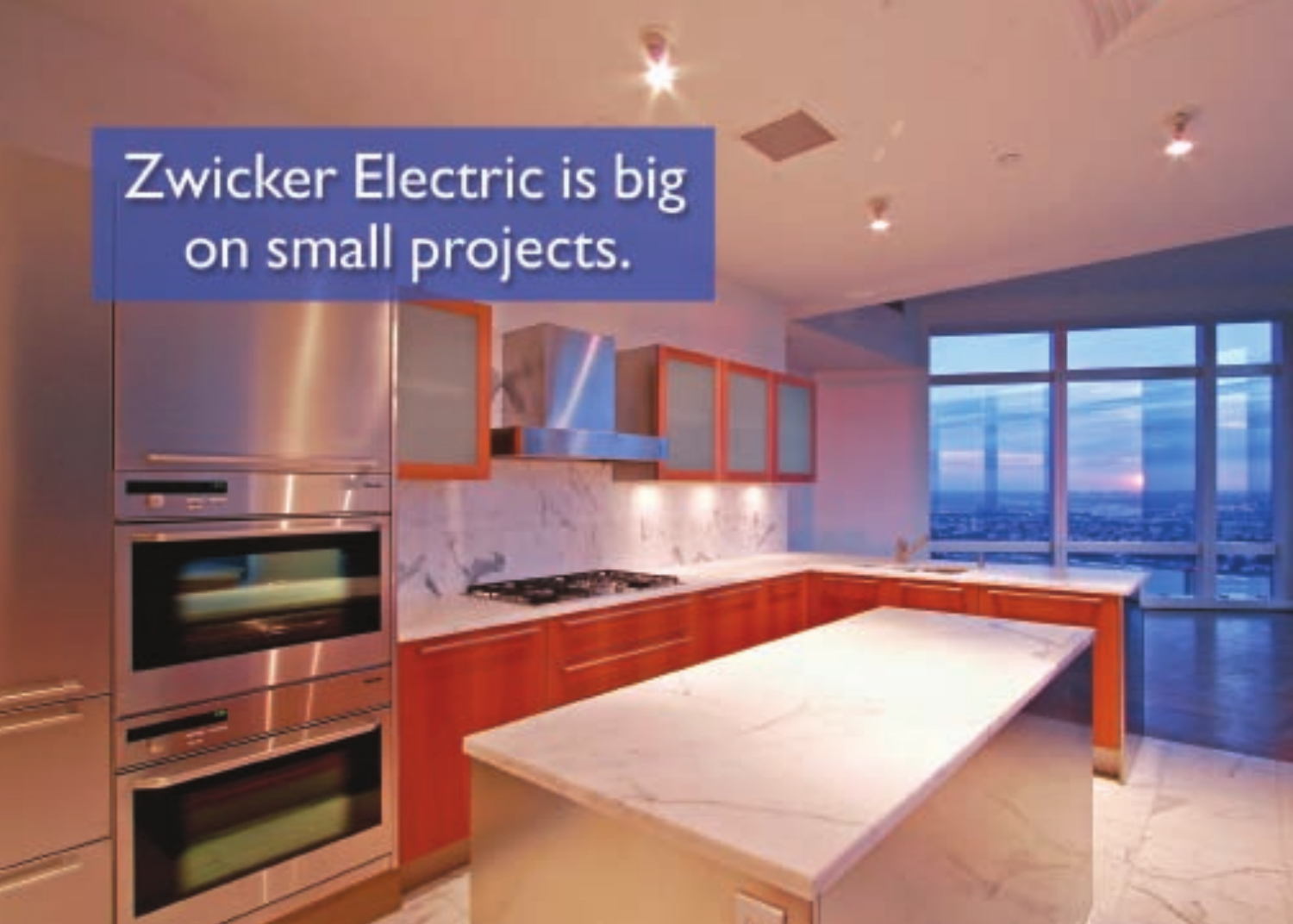### Zwicker Electric is big on small projects.

We were the primary electrical contractor for the entire AOL-Time Warner building and for 7 World Trade Center. But we also work on a smaller scale. We wired individual luxury apartments in the AOL-Time Warner tower, and we've completed hundreds of electrical, phone and data installations for offices and commercial projects.

The fact is, we're a major player in projects of \$100,000 to \$4 million. And our clients indicate we do it well. They find our work "intelligent" and "right the first time." They say we're good working partners who are "responsive" and "efficient."

So if you have a small project, talk to a big player. You've got our full attention. Call **Robert Lepore,** Vice President, Interiors **(212-477-8400 x234),** or visit us at **www.zwicker-electric.com** and start an extraordinary partnership.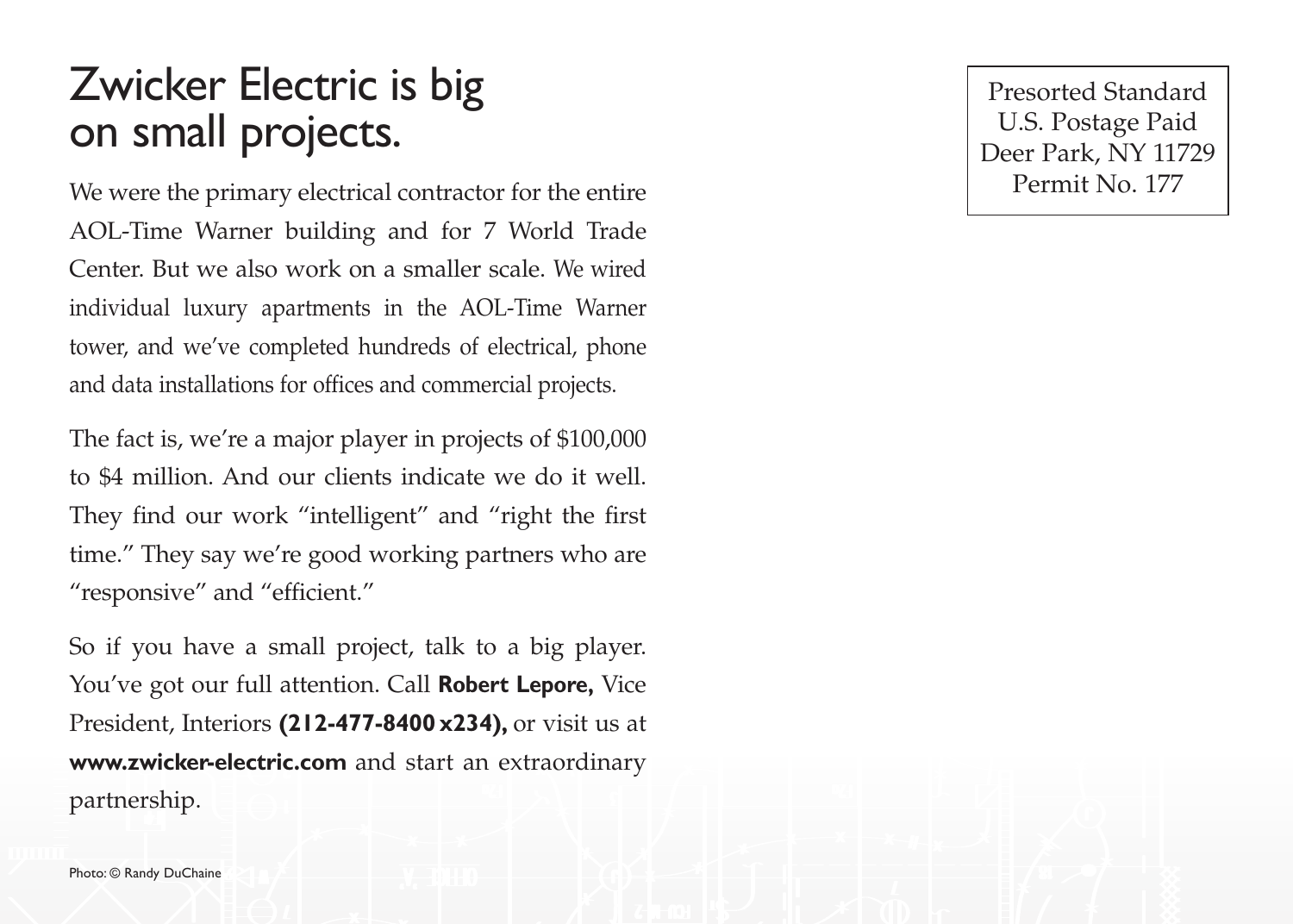**Big company** resources. Small company attention.

 $th$ .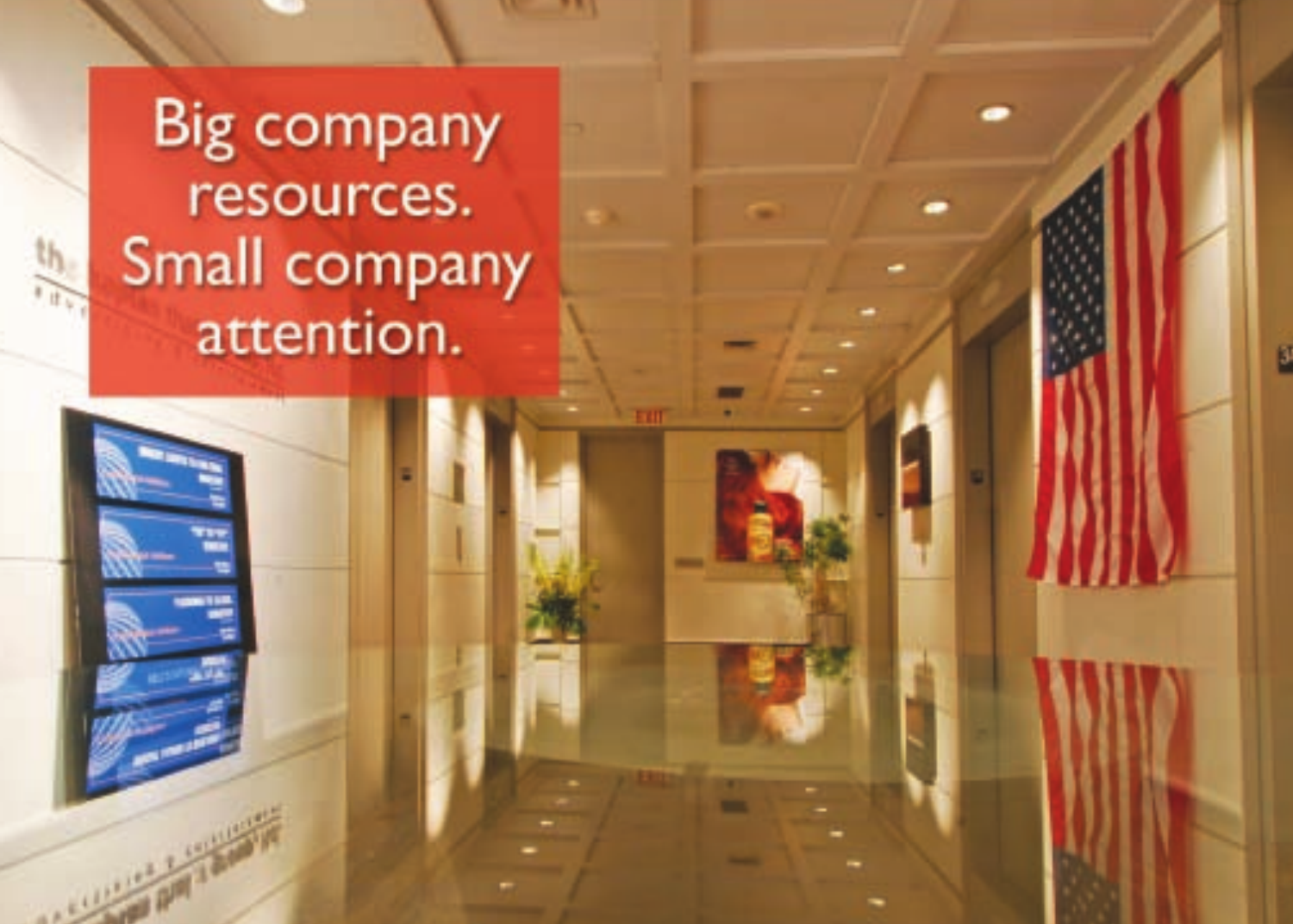### Big company resources. Small company attention.

When you're a client of Zwicker Interiors, you have it all. All the high quality engineering and design that Zwicker applies to new buildings. All our capabilities in data, security, phone and AV wiring.

You get our full expertise in keeping projects on time and budget. And all our experience in choosing components, vendors and installation for value, reliability and easy maintenance and operation.

You have our personal attention, as well. Everyone in Interiors is familiar with your project. When you call, you get a fast response.

For a quick take on how Zwicker attention can help your small project, call **Robert Lepore,** Vice President, Interiors **(212-477-8400 x234),** or visit us at **www.zwicker-electric.com** and start an extraordinary partnership.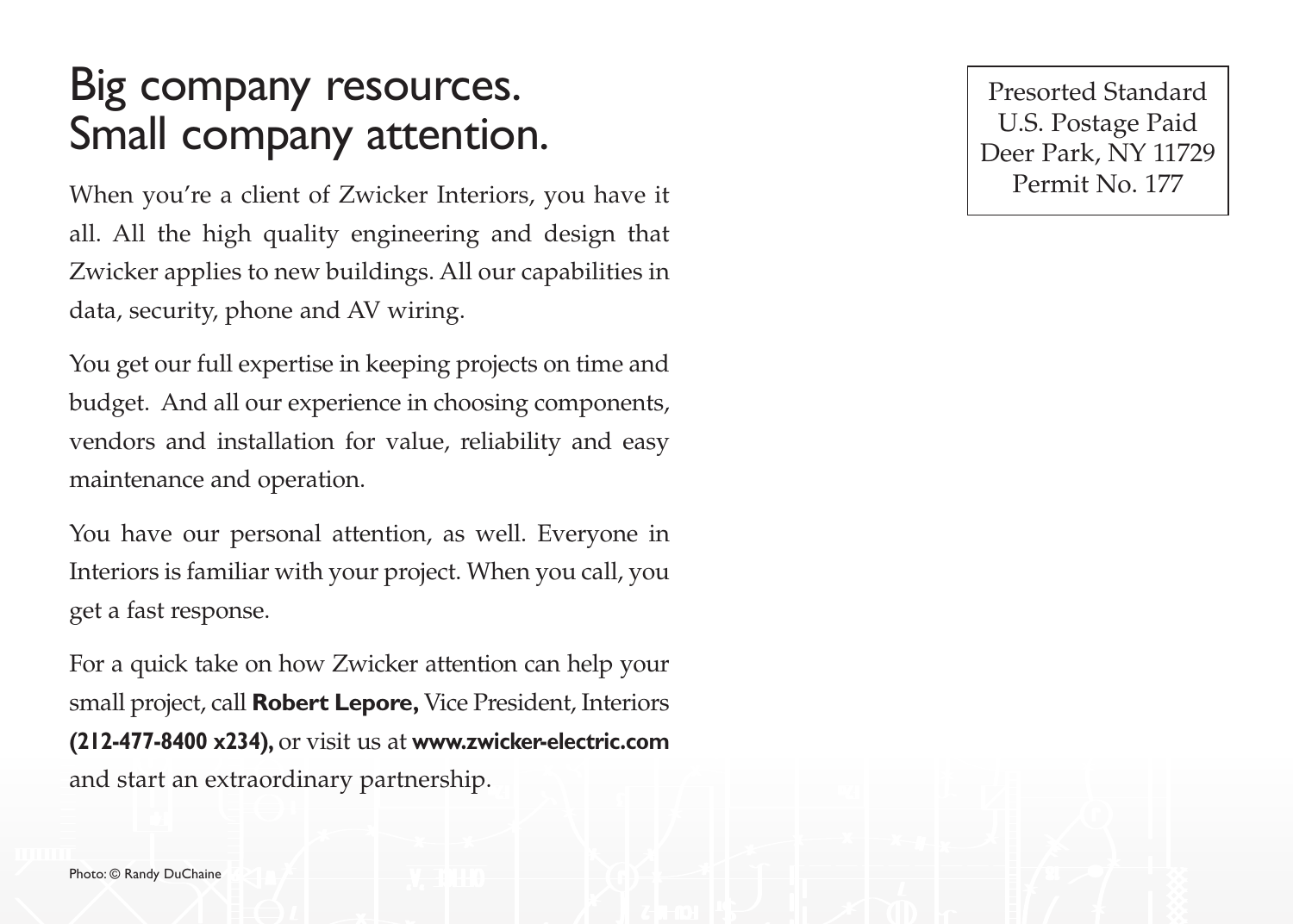## At Zwicker, every relationship is an important relationship.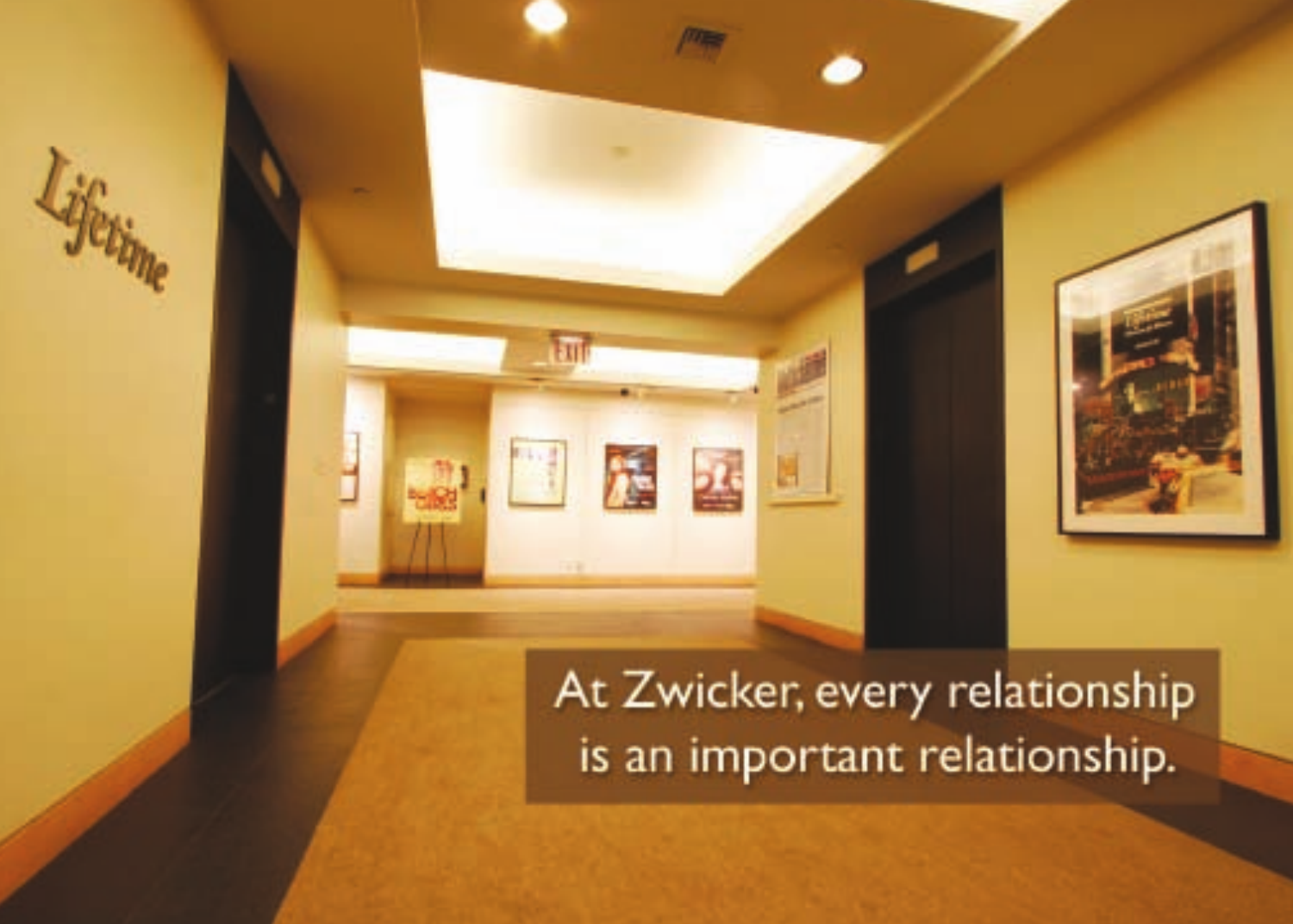### At Zwicker, every relationship is an important relationship.

We've been building relationships since 1947. We do it by doing the right thing for each client—whether we are wiring Carnegie Hall or rewiring an office suite.

Zwicker's Interiors clients get treated with the same integrity, professionalism and responsiveness as those who are building hotels. We know how to work in a team and we get involved in finding solutions.

Our relationships with clients are a big part of our success—and there's nothing small about that.

So call **Robert Lepore,** Vice President, Interiors **(212-477-8400 x234),** or visit us at **www.zwicker-electric.com** and start an extraordinary partnership.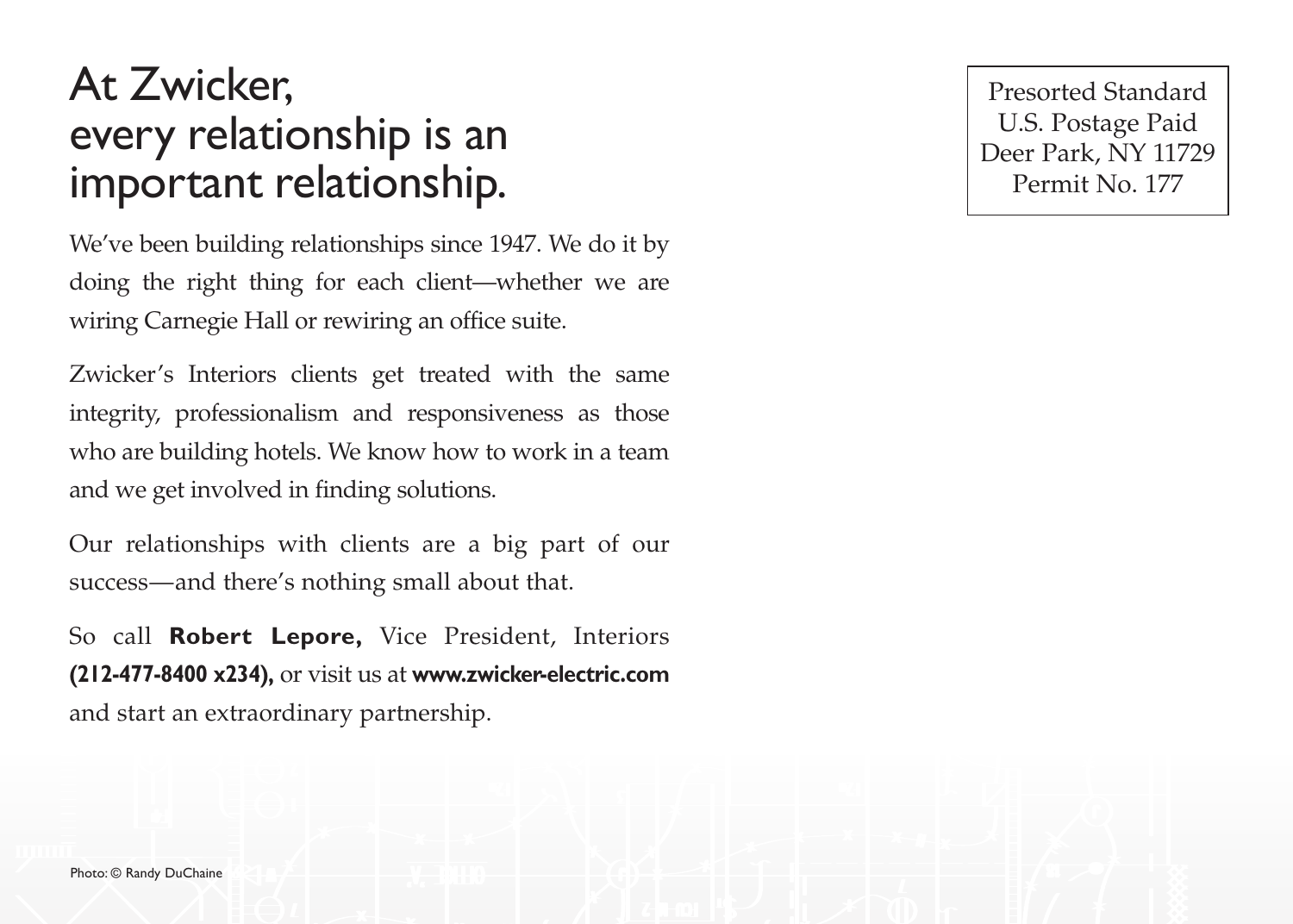**Zwicker Electric** has a big list of small project successes.